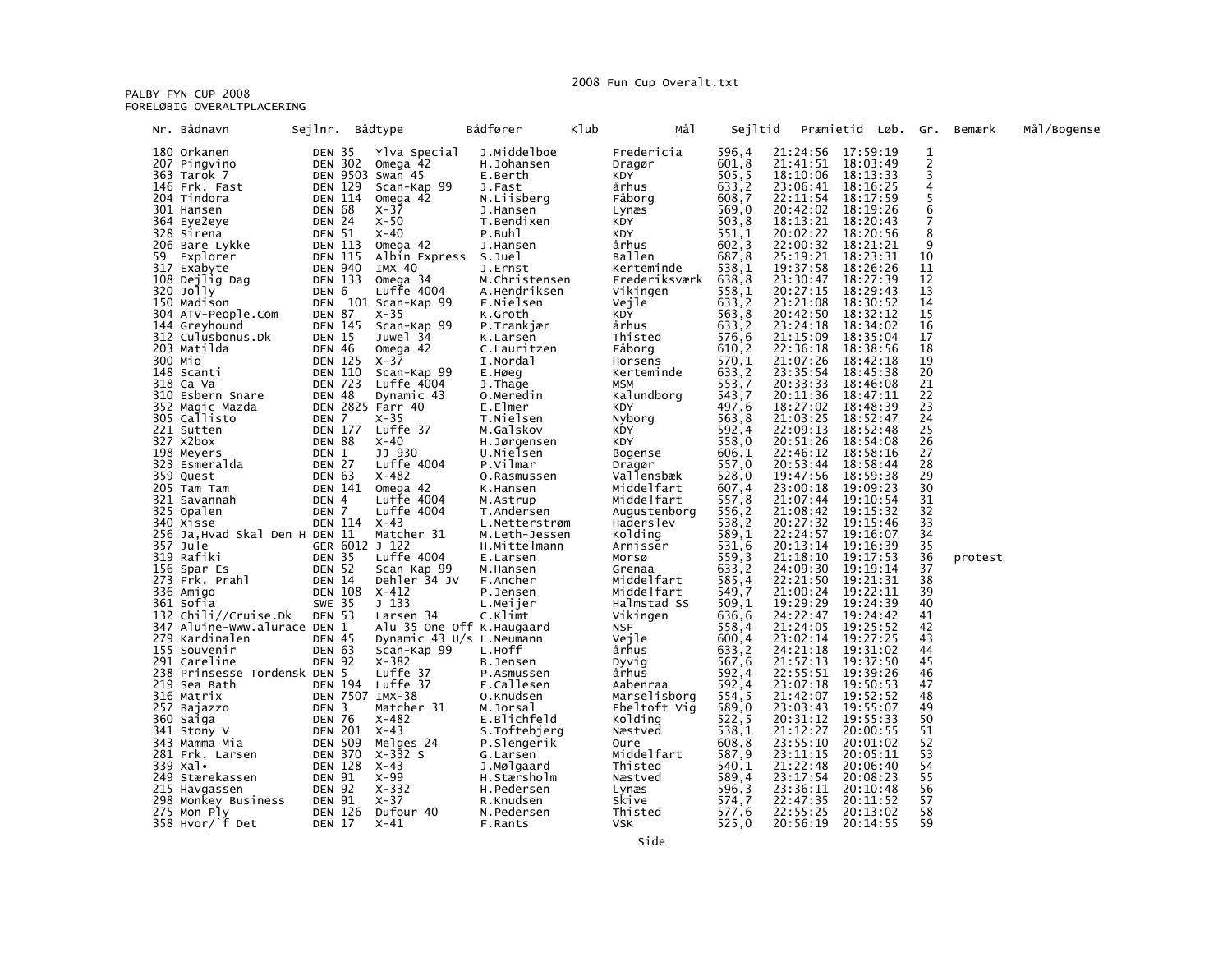|         |                              |                                 |                |                                       |                             | 2008 Fun Cup Overalt.txt                                     |                  |                      |                      |            |         |
|---------|------------------------------|---------------------------------|----------------|---------------------------------------|-----------------------------|--------------------------------------------------------------|------------------|----------------------|----------------------|------------|---------|
|         | 209 La Femme                 | DEN 3                           |                | Omega 42                              | K.Basland                   | Struer                                                       | 596,0            | 23:40:03 20:15:21    |                      | 60         |         |
|         | 242 X-Dream                  |                                 | DEN 575 X-99   |                                       | T.Taatø                     | Nivå                                                         | 589,4            | 23:26:40             | 20:17:09             | 61         |         |
|         | 348 Søfinans                 |                                 |                | DEN 1282 Mathis 35                    | F.Lavrsen                   | Randers                                                      | 555,9            | 22:10:21             | 20:17:53             | 62         |         |
|         | 284 Legolas                  |                                 |                | DEN 9422 Wasa 38 Spec                 | H.Bror Tobiasen             | Kerteminde                                                   | 582,4            | 23:18:31             | 20:25:06             | 63         |         |
|         | 117 Mary-Lou                 | <b>DEN 85</b>                   |                | Banner 30                             | B.Andersen                  | Middelfart                                                   | 654,5            | 26:06:59             | 20:27:44             | 64         |         |
|         | 322 Bjesk                    | <b>DEN 14</b>                   |                | Luffe 4004                            | B.Dietz                     | Egá                                                          | 557,1            | 22:23:51             | 20:28:37             | 65         |         |
|         | 196 Match28.dk               | DEN 1                           |                | Match 28                              | J.Andersen                  | Skovshoved                                                   | 611,7            | 24:33:31             | 20:32:42             | 66         |         |
|         | 268 Husarslettens Bert DEN 4 |                                 |                | Elvstrøm 42                           | H.Ebler                     | Vejle                                                        | 611,4            | 24:34:46             | 20:34:39             | 67         |         |
|         | 202 Dupont                   | <b>DEN 249</b>                  |                | Dufour 34                             | M.Elleskov                  | Helsingør                                                    | 599,3            | 24:10:59             | 20:38:42             | 68         |         |
|         | 313 N Joy                    | <b>DEN 109</b>                  |                | J 109                                 | M.Christensen               | KDY                                                          | 564,8            | 22:52:05             | 20:39:09             | 69         |         |
|         | 55 Explode                   | <b>DEN 434</b>                  |                | Albin Express M.Fjerbæk               |                             | Horsens                                                      | 687,8            | 27:36:24             | 20:40:34             | 70         |         |
|         | 295 Havhexen                 | <b>DEN 222</b>                  |                | X-362                                 | J.Lærke                     | Snaptun                                                      | 573,3            | 23:13:04             | 20:40:35             | 71         |         |
|         | 162 Vild Ting                | DEN 41                          |                | Mosquito 85                           | K.Lauridsen                 | Vejle                                                        | 652,4            | 26:16:19             | 20:41:54             | 72         |         |
|         | 189 Fionia Duo               | <b>DEN 26</b>                   |                | Match 28 Junio M.Hansen               |                             | <b>TMC</b>                                                   | 611,7            | 24:43:27             | 20:42:38             | 73         |         |
| 7       | 324 Thora                    | <b>DEN 15</b><br><b>DEN 161</b> |                | Luffe 4004                            | P.Rasmussen                 | KDY                                                          | 556,6            | 22:40:47<br>30:07:10 | 20:46:42<br>20:47:07 | 74<br>75   |         |
|         | Stig På<br>147 Faster        | DEN 126                         |                | Petterson 767 C.Larsen<br>Scan-Kap 99 | C.Andersen                  | RHSS                          750,5<br>Sejlklubben S   633,2 |                  | 25:42:44             | 20:52:28             | 76         |         |
|         | 210 Idefix                   |                                 | <b>DEN 229</b> | $X - 332$                             | F.Heiberg                   | Kalundborg                                                   | 606,6            | 24:42:31             | 20:53:26             | 77         |         |
|         | 50 Episerver                 |                                 |                | DEN 2011 Albin Express K.Nørgaard     |                             | Horsens                                                      | 687,8            | 27:50:25             | 20:54:35             | 78         |         |
| 11      | Bølle                        | DEN 24                          |                | Duet                                  | K.Nielsen                   | Middelfart                                                   | 713, 3           | 28:52:50             | 20:58:21             | 79         |         |
|         | 175 Nemo                     | <b>DEN 133</b>                  |                | Contrast 362                          | M.Jørgensen                 | Hobro                                                        | 610,1            | 24:55:57             | 20:58:49             | 80         |         |
|         | 131 Tine                     | DEN 52                          |                | Aphrodite 101 K.Petersen              |                             | Egå                                                          | 641,3            | 26:11:00             | 21:02:07             | 81         |         |
|         | 283 2 Bad                    | <b>DEN 56</b>                   |                | Dynamic 35                            | J.Klausen                   | SGS                                                          | 584,2            | 24:00:46             | 21:03:12             | 82         |         |
| 337 XAR |                              | <b>SWE 24</b>                   |                | $X-43$                                | R.Roth                      | <b>FBK</b>                                                   | 542, 3           | 22:25:01             | 21:03:50             | 83         |         |
|         | 329 CejuliX                  | <b>DEN 105</b>                  |                | x-40                                  | B.Bøje P.                   | Korsør                                                       | 551,0            | 22:47:30             | 21:06:18             | 84         |         |
|         | 350 Stockmaritime            | GER 98                          |                | Asso 99                               | H.Genthe                    | <b>BSC</b>                                                   | 532,5            | 22:08:45             | 21:10:06             | 85         |         |
|         | 353 Explorer                 | <b>DEN 51</b>                   |                | X-442                                 | P.Hansen                    | Bogense                                                      | 536,7            | 22:18:56             | 21:10:37             | 86         |         |
|         | 158 Alcyone                  | <b>DEN 15</b>                   |                | Scan-Kap 99                           | T.Nielsen                   | århus                                                        | 633,2            | 26:02:20             | 21:12:04             | 87         |         |
|         | 241 Zuxu                     | <b>DEN 597</b>                  |                | x-99                                  | C.Christensen               | KDY                                                          | 589,4            | 24:28:47             | 21:19:16             | 88         |         |
|         | 211 Rasann                   |                                 |                | DEN 2078 X-332                        | J.Schulz                    | Sønderborg                                                   | 599,3            | 24:51:57             | 21:19:40             | 89         |         |
|         | 224 Bluffe                   | <b>DEN 108</b>                  |                | Luffe 37                              | 0.Grønkjær                  | århus                                                        | 592,4            | 24:36:30             | 21:20:05             | 90         |         |
|         | 258 Gungner                  | <b>DEN 87</b>                   |                | Ylva                                  | 0.Sønderby                  | århus                                                        | 578,4            | 24:10:30             | 21:26:17             | 91         |         |
|         | 342 Varix                    | <b>DEN 94</b>                   |                | $X-43$                                | L.Rasmussen                 | Vallensbæk                                                   | 538,0            | 22:37:57             | 21:26:39             | 92         |         |
|         | 195 Jyske 8                  | DEN <sub>8</sub>                |                | Match 28                              | M.Mikkelsen                 | TMC                                                          | 611,7            | 25:30:04             | 21:29:15<br>21:30:11 | 93<br>94   |         |
|         | 354 Candide<br>187 Mixtur    | DEN                             |                | J 46<br>DEN 1129 X-102                | J.Bonde                     | <b>KDY</b><br>Korsør                                         | 542,2<br>614,6   | 22:51:09<br>25:40:03 | 21:32:34             | 95         |         |
|         | 160 Laurine                  | DEN 1                           |                | Odder 22                              | R.Jørgensen<br>P.Oddersborg | Ballen                                                       | 672,1            | 27:54:31             | 21:34:47             | 96         |         |
|         | 345 Kracer                   | SWE 1                           |                | Kracer 30                             | A.Hansen                    | Malmø                                                        | 562,6            | 23:42:42             | 21:34:49             | 97         |         |
|         | 330 Xantippe                 | <b>DEN 122</b>                  |                | X-40                                  | N.Ebbesen                   | Hejlsminde                                                   | 550,3            | 23:15:36             | 21:36:01             | 98         |         |
|         | 152 Fridag                   | DEN 70                          |                | Scan-Kap 99                           | K.Hansen                    | Svendborg Sun 633,2                                          |                  | 26:27:16             | 21:37:00             | 99         |         |
|         | 240 FumleBumle               | <b>DEN 603</b>                  |                | x-99                                  | H.Rasmussen                 | Troense                                                      | 589,4            | 24:46:32             | 21:37:01             | 100        |         |
|         | 306 Alle Gode X Tre          | DEN 40                          |                | X-402                                 | J.Jensen                    | Juelsminde                                                   | 562,5            | 23:49:53             | 21:42:14             | 101        |         |
| 1       | Havørnen                     | DEN 744                         |                | Nordisk Folkeb L.Krogh                |                             | århus                                                        | 830,4            | 34:07:45             | 21:43:56             | 102        |         |
|         | 58 Quickstep                 | <b>DEN 225</b>                  |                | Albin Express M.Arndal                |                             | Horsens                                                      | 687,8            | 28:39:56             | 21:44:06             | 103        | Protest |
|         | 201 Freedom                  |                                 | DEN 476        | Dufour 34 CR                          | S. Sparsø                   | Skærbæk                                                      | 601,8            | 25:32:43             | 21:54:41             | 104        |         |
|         | 192 Project 2                |                                 | DEN 1028 J 80  |                                       | F.Djernæs                   | Sønderborg                                                   | 615, 6           | 26:07:48             | 21:58:01             | 105        |         |
|         | 19 Tøsen                     | <b>DEN 24</b>                   |                | L 23                                  | M.Rasmussen                 | Egensedybet                                                  | $719,7$<br>552,2 | 30:09:50             | 22:00:37             | 106        |         |
|         | 308 Luna                     | <b>DEN 85</b>                   |                | Arcona 400                            | L.Caspersen                 | Roskilde                                                     |                  | 23:45:01             | 22:01:03             | 107        |         |
|         | 255 Alt For Tæt På           | DEN 6                           |                | Matcher 31                            | M.Larsen                    | Reersø                                                       | 598,1            | 25:35:27             | 22:05:55             | 108        |         |
|         | 314 MatchLess                | DEN 6                           |                | Matcher 37                            | D.østergård                 | Kaløvig                                                      | 561,1            | 24:10:47             | 22:06:21             | 109        |         |
|         | 344 Petrulla                 |                                 | AUS 220        | 11 Meter One D E.Jørs                 |                             | ærø                                                          | 568, 5           | 24:30:35             | 22:09:08             | 110        |         |
|         | 311 Juwelation               | DEN 2                           |                | Juwel 34                              | J.Petersen                  | <b>SSFH</b>                                                  | 588,7            | 25:22:07             | 22:14:12<br>22:14:18 | 111        |         |
|         | 194 Cool<br>293 Theodor      | <b>DEN 19</b><br>DEN 14         |                | Match 28<br>$X - 362$                 | M.Laursen                   | <b>TMC</b><br>Faldsled                                       | 611,7<br>597,5   | 26:15:07<br>25:44:27 | 22:16:18             | 112<br>113 | Protest |
| 30      | First Lady                   | <b>DEN 599</b>                  |                | H-Båd                                 | H.Larsen<br>0.Christensen   | Silkeborg                                                    | 701,6            | 29:46:28             | 22:18:53             | 114        |         |
| 56      | Woodstock                    | <b>DEN 293</b>                  |                | Albin Express S.Johansen              |                             | Horsens                                                      | 687,8            | 29:20:52             | 22:25:02             | 115        |         |
|         | 287 Grace                    | GER 9                           |                | Dynamic 35                            | A.Pachmann                  | <b>BSC</b>                                                   | 580,8            | 25:16:06             | 22:26:22             | 116        |         |
| 12      | Ve-Duet-Mæ                   | DEN 43                          |                | Duet                                  | B.Overby                    | Middelfart                                                   | 708,2            | 30:10:21             | 22:27:35             | 117        |         |
|         | 245 Jack in the boX          | <b>DEN 331</b>                  |                | X-99                                  | H.Andersen                  | Marselisborg                                                 | 589,4            | 25:37:08             | 22:27:37             | 118        |         |
|         | 299 Marie Helene             | <b>DEN 88</b>                   |                | $X - 37$                              | A.Jensen                    | århus                                                        | 573,2            | 25:03:06             | 22:30:50             | 119        |         |
|         | 246 Voxeværk                 | DEN 311                         |                | x-99                                  | J.Sørensen                  | Holbæk                                                       | 589,4            | 25:40:50             | 22:31:19             | 120        |         |
|         | 243 i-suite                  | <b>DEN 569</b>                  |                | X-99                                  | T.Nielsen                   | KAS                                                          | 589,4            | 25:41:02             | 22:31:31             | 121        |         |
|         | 252 нехі                     | DEN 34                          |                | X-99                                  | P.Johannsen                 | Egå                                                          | 589,4            | 25:42:11             | 22:32:40             | 122        |         |
|         | 220 Misty                    |                                 |                | DEN 192 Luffe 37                      | S.Christiansen              | Struer                                                       | 592,4            | 25:51:03 22:34:38    |                      | 123        |         |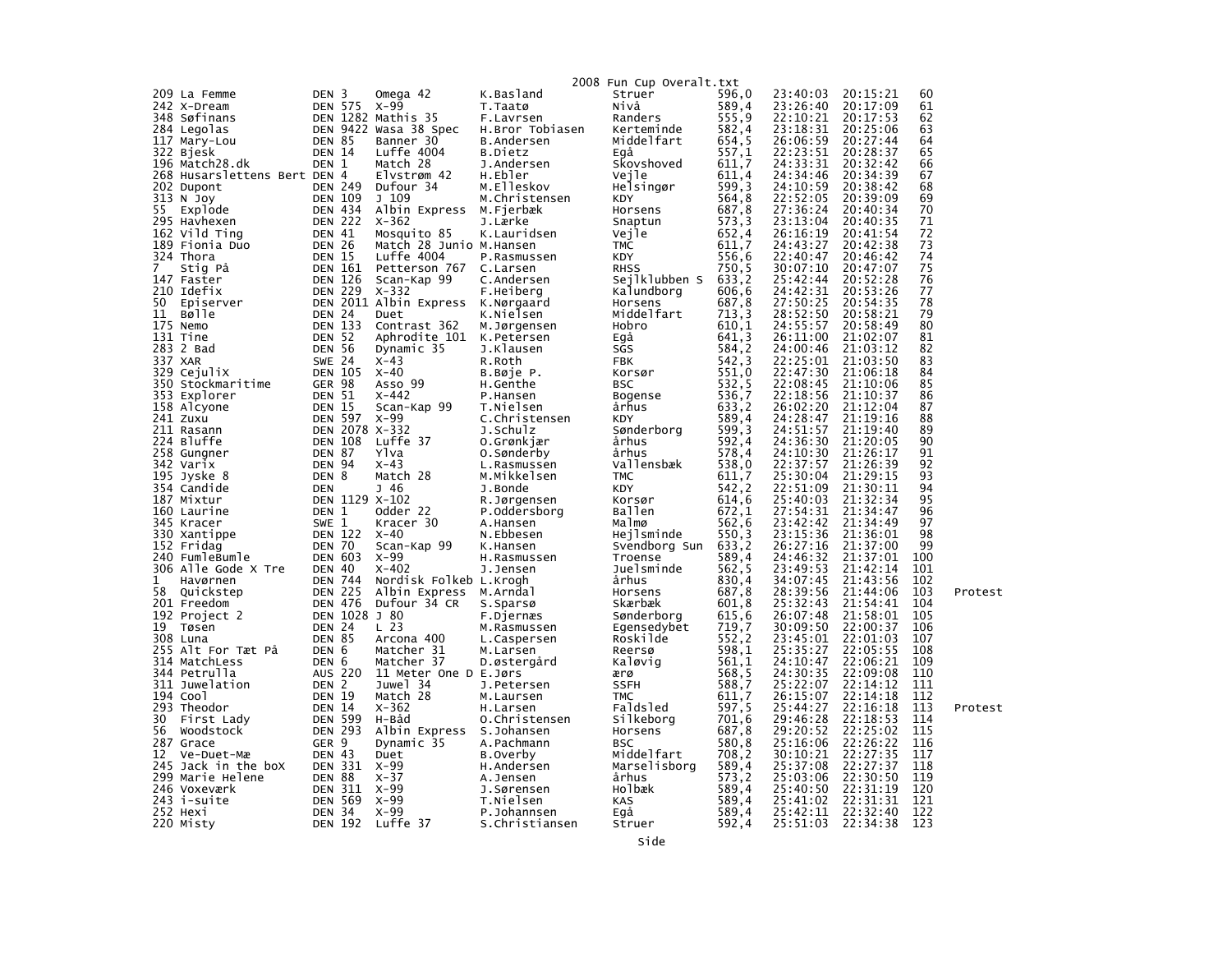|            |                      |                         |                 |                                   |                             | 2008 Fun Cup Overalt.txt |                  |                      |                      |            |         |
|------------|----------------------|-------------------------|-----------------|-----------------------------------|-----------------------------|--------------------------|------------------|----------------------|----------------------|------------|---------|
|            | 386 Frk Himmelblå    | <b>DEN 308</b>          |                 | H-Båd                             | L.Lauersen                  | Brejning                 | 701,6            | 30:03:30             | 22:35:55             | 124        |         |
|            | 278 Stella Maris     | DEN 44                  |                 | Grand Soleil 4 L.Rasmussen        |                             | Bogense                  | 566,4            | 24:52:42             | 22:36:05             | 125        |         |
|            | 237 Classic          | <b>DEN</b>              | 12              | Luffe 37                          | G. Thuesen                  | Faaborg                  | 592,4            | 25:55:25             | 22:39:00             | 126        |         |
|            | 248 X-tacy           | DEN                     | 98              | $X-99$                            | K.Fogde                     | Kastrup                  | 589,4            | 25:49:22             | 22:39:51             | 127        |         |
|            | 225 Logic            | <b>DEN 105</b>          |                 | Luffe 37                          | K.Johansen                  | Skælskør                 | 592,4            | 25:56:32             | 22:40:07             | 128        |         |
| 51         | Fontex               |                         | DEN 1107        | Albin Express                     | J.Sinning                   | Ballen Sydfyn            | 687,8            | 29:36:13             | 22:40:23             | 129        | Protest |
|            | 253 Vælte Peter      | <b>DEN 21</b>           |                 | $X-99$                            | T.Høiby                     | Eqå                      | 589,4            | 25:50:44             | 22:41:13             | 130        |         |
|            | 400 Pez Vela         | DEN 83                  |                 | Dehler 34 SD                      | K.Christensen               | Svendborg Ama            | 608,7            | 26:35:23             | 22:41:28             | 131        |         |
|            | 289 Frk. Himmelblå   | DEN 44                  |                 | $X - 382$                         | T.Andersen                  | Horsens                  | 575,7            | 25:20:10             | 22:42:09             | 132        |         |
|            | 259 Havanna          | <b>DEN</b>              | 86              | Ylva                              | P.Brøndum                   | Middelfart               | 578,4            | 25:27:15             | 22:43:02             | 133        | Protest |
|            | 389 Adventure        | <b>DEN</b>              | 35              | Duet                              | E.Bay                       | Strib                    | 709,4            | 30:29:01             | 22:43:30             | 134        |         |
|            | 218 Kirstine         | <b>DEN 202</b>          |                 | Luffe 37                          | B.Thomsen                   | Kolding                  | 592,4            | 26:00:32             | 22:44:07             | 135        |         |
| 57         | Ilskov&Juul          | DEN                     | 271             | Albin Express                     | H.Erbs                      | Vejle                    | 687,8            | 29:42:23             | 22:46:33             | 136        | Protest |
|            | 302 Wavedancer       | <b>DEN 108</b>          |                 | Arcona 400                        | B.Majlund                   | Juelsminde               | 569,7            | 25:11:45             | 22:47:32             | 137        |         |
|            | 213 Frisbæx          | DEN                     | 357             | $X - 332$                         | J.Sørensen                  | århus                    | 598,6            | 26:18:40             | 22:47:59             | 138        |         |
| 303        | Sun Shine            | <b>DEN</b>              | 38              | Faurby 424                        | C.Knudsen                   | Svendborg Ama            | 564,8            | 25:02:49             | 22:49:53             | 139        |         |
| 54         | Joy                  | GER                     | 509             | Albin Express                     | H.Sonnenberg                | Flensborg Yac            | 687,8            | 29:46:25             | 22:50:35             | 140        |         |
|            | 190 Et Godt Hjem     | <b>DEN 10</b>           |                 | Match 28 Junio S.Jacobsen         |                             | <b>TMC</b>               | 611,7            | 26:53:10             | 22:52:21             | 141        |         |
|            | 236 Frække Frida     | <b>DEN 16</b>           |                 | Luffe 37                          | B.Jensen                    | Lynæs                    | 592,4            | 26:09:59             | 22:53:34             | 142        |         |
|            | 292 Sixtus           | DEN                     | -43             | $X - 382$                         | H.Laustsen                  | Struer                   | 566,5            | 25:10:46             | 22:53:55             | 143        |         |
|            | 234 Talerok          | <b>SWE 33</b>           |                 | Luffe 37                          | B.Olsson                    | Halmstad                 | 592,4            | 26:10:45             | 22:54:20             | 144        |         |
|            | 333 Chuhai           | <b>DEN 162</b>          |                 | $X - 412$                         | E.Borg                      | Korsør                   | 553,7            | 24:43:12             | 22:55:47             | 145        |         |
| 277        | Crazy                |                         | <b>DEN 1000</b> | C $og$ C $42$                     | L.Bang                      | Struer                   | 568,6            | 25:19:22             | 22:57:41             | 146        |         |
| 44         | Havfruen             | <b>DEN 138</b>          |                 | Spækhugger                        | C.Christensen               | Egensedybet              | 689,7            | 29:58:07             | 22:57:54             | 147        |         |
|            | 163 Brasso           | <b>DEN</b>              | 94              | Banner 28 Race L.Overgaard        |                             | Nyborg                   | 637,8            | 27:59:27             | 22:58:37             | 148        |         |
|            | 326 Cassiopeia       | DEN                     | 25              | Luffe 4004                        | M.Sund-Nielsen              | Dragør                   | 555,2            | 24:49:50             | 22:58:58             | 149        |         |
|            | 182 Jumbo            | <b>DEN</b>              | 419             | Bavaria 39 CR                     | L.Plougmann                 | Ebeltoft Vig             | 592,3            | 26:18:16             | 23:02:05             | 150        |         |
| 307<br>47  | Naomi                | DEN                     | 34              | Luffe 40                          | B.Steen-Olsen               | SGS Greve                | $557,2$<br>689,7 | 24:59:15<br>30:04:11 | 23:03:47<br>23:03:58 | 151<br>152 |         |
| 338        | Huggeren             | <b>DEN 56</b><br>DEN 63 |                 | Spækhugger<br>$X-43$              | M.Poulsen<br>N.Hede-Nielsen | Præstø                   | 541.2            | 24:25:32             | 23:06:52             | 153        |         |
|            | Joy VI<br>332 Trixie | <b>DEN</b>              | -24             | $X - 412$                         | J.Tellefsen                 | Horsens<br>Hou           | 553,8            | 24:57:06             | 23:09:28             | 154        |         |
| 82         | Røde Mor             | <b>DEN 620</b>          |                 | Ballad                            | P.Byberg                    | Kastrup                  | 674,9            | 29:35:44             | 23:09:34             | 155        |         |
| 92         | Simba                | DEN 31                  |                 | Larsen 28                         | L.Dalegaard                 | Brejning                 | 654,9            | 28:50:11             | 23:10:01             | 156        |         |
| 80         | Perlemor             |                         |                 | DEN 2018 Ballad                   | H.Refsgaard                 | Rosenvold                | 674,9            | 29:36:34             | 23:10:24             | 157        |         |
| 52         | Dolphine             | <b>DEN 863</b>          |                 | Albin Express                     | K.Davidsen                  | Hørby Bådelau            | 687,8            | 30:06:27             | 23:10:37             | 158        |         |
| 85         | Minstrel             | DEN 53                  |                 | Ballad                            | B.Søeborg                   | orø                      | 674,9            | 29:37:03             | 23:10:53             | 159        |         |
| 153        | Miss O               | <b>DEN 68</b>           |                 | Scan-Kap 99                       | J.Oksbjerg                  | Bogense                  | 633,2            | 28:01:13             | 23:10:57             | 160        |         |
|            | 185 Miraculix        |                         |                 | DEN 1118 X-102                    | O.Rindom                    | Horsens                  | 617, 3           | 27:24:48             | 23:11:07             | 161        |         |
|            | 183 Baryl            | DEN 9                   |                 | Impala 36                         | H.Olesen                    | Nyborg                   | 591,9            | 26:26:53             | 23:11:37             | 162        |         |
|            | 250 Sirenen          | <b>DEN 55</b>           |                 | $X-99$                            | N.Rabæk                     | <b>KAS</b>               | 589,4            | 26:23:09             | 23:13:38             | 163        |         |
|            | 164 Blade            | <b>DEN 280</b>          |                 | Banzai 280                        | S.Madsen                    | Middelfart               | 623,8            | 27:45:23             | 23:16:45             | 164        |         |
| 145        | тот                  | <b>DEN 143</b>          |                 | Scan-Kap 99                       | M.Jensen                    | KDY                      | 633,2            | 28:08:06             | 23:17:50             | 165        |         |
| 33         | Skorpionen           | <b>DEN 467</b>          |                 | H-Båd                             | E.Bjerg                     | Silkeborg                | 701.6            | 30:48:22             | 23:20:47             | 166        |         |
| 83         | Tea                  | <b>DEN 287</b>          |                 | Ballad                            | T.Gravenhorst               | Frederikssund            | 674,9            | 29:47:44             | 23:21:34             | 167        |         |
| 227        | Safia                | <b>DEN 81</b>           |                 | Luffe 37                          | L.Schøllhammer              | Fredericia               | 592,4            | 26:39:11             | 23:22:46             | 168        |         |
|            | 228 Martinique       | <b>DEN 76</b>           |                 | Luffe 37                          | P.Martinussen               | Kerteminde               | 592,4            | 26:39:35             | 23:23:10             | 169        |         |
|            | 334 Xplore           | <b>DEN 219</b>          |                 | $X - 412$                         | B.Vetsergaard               | Frederikssund            | 551,1            | 25:05:18             | 23:23:52             | 170        |         |
|            | 349 Bricks           |                         | <b>DEN 1000</b> | FH 1000                           | F.Jensen                    | Egå                      | 540, 5           | 24:41:48             | 23:24:45             | 171        |         |
|            | 191 Jyske 7          | DEN 7                   |                 | Match 28 Junio M.Wittig           |                             | <b>TMC</b>               | 611,7            | 27:26:13             | 23:25:24             | 172        |         |
|            | 239 Blixkaters       |                         | NED 6095 X-99   |                                   | J.Pedersen                  | Brejning                 | 589,4            | 26:35:16             | 23:25:45             | 173        |         |
| 173        | Jemila               | DEN 43                  |                 | Dynamic 37                        | J.Taarnskov                 | KDY                      | 613,8            | 27:31:42             | 23:26:04             | 174        |         |
| 38         | Olivia               | DEN                     | 701             | Fenix                             | E.Madsen                    | Gyldendal                | 696,7            | 30:43:23             | 23:27:04<br>23:29:12 | 175<br>176 |         |
| 105<br>309 | Fame<br>Je-An        | <b>DEN</b>              | 517             | Comfortina 32<br>DEN 3000 X-1 TON | S.Jensen                    | Egå                      | 651.6<br>548,6   | 29:01:47<br>25:04:55 | 23:29:14             | 177        |         |
|            | 188 Blue Dolphin     | <b>DEN 167</b>          |                 | $X - 102$                         | J.Møller<br>H.Nielsen       | Kerteminde<br>Juelsminde | 612, 3           | 27:33:46             | 23:31:35             | 178        | Protest |
| 244        | Tante Trix           | <b>DEN 440</b>          |                 | $X-99$                            | J.Sørensen                  | århus                    | 589,4            | 26:42:57             | 23:33:26             | 179        |         |
| 17         | Pepina               | <b>DEN 147</b>          |                 | L <sub>23</sub>                   | F.Grydehøj                  | Hou                      | 719,7            | 31:42:50             | 23:33:37             | 180        |         |
| 53         | Nala                 | <b>DEN 606</b>          |                 | Albin Express                     | J.Møller                    | Kaløvig                  | 687,8            | 30:31:22             | 23:35:32             | 181        |         |
| 269        | Dodifee              | <b>DEN 105</b>          |                 | Dehler 38                         | K.Madsen                    | Kolding                  | 597,6            | 27:06:09             | 23:37:46             | 182        |         |
| 230        | Miss Sophie          | <b>DEN</b>              | 50              | Luffe 37                          | T.Precht-Jensen             | århus                    | 592,4            | 26:56:44             | 23:40:19             | 183        |         |
| 118        | Tinette              | <b>DEN</b>              | 72              | Banner 30 Spc. B. Jonsen          |                             | Hejlsminde               | 654,3            | 29:20:49             | 23:42:02             | 184        |         |
| 31         | 1000 Fryd            | DEN                     | 584             | H-Båd                             | C.Terkildsen                | Silkeborg                | 701,6            | 31:10:42             | 23:43:07             | 185        |         |
| 90         | Piccadilly           | <b>DEN 305</b>          |                 | Granada 31                        | S.Melgaard                  | Faldsled                 | 656,4            | 29:28:01             | 23:44:24             | 186        |         |
|            | 130 Josephine        | <b>DEN 332</b>          |                 | Aphrodite 101 W.Stamer            |                             | Nyborg                   | 641.3            | 28:53:23             | 23:44:30             | 187        |         |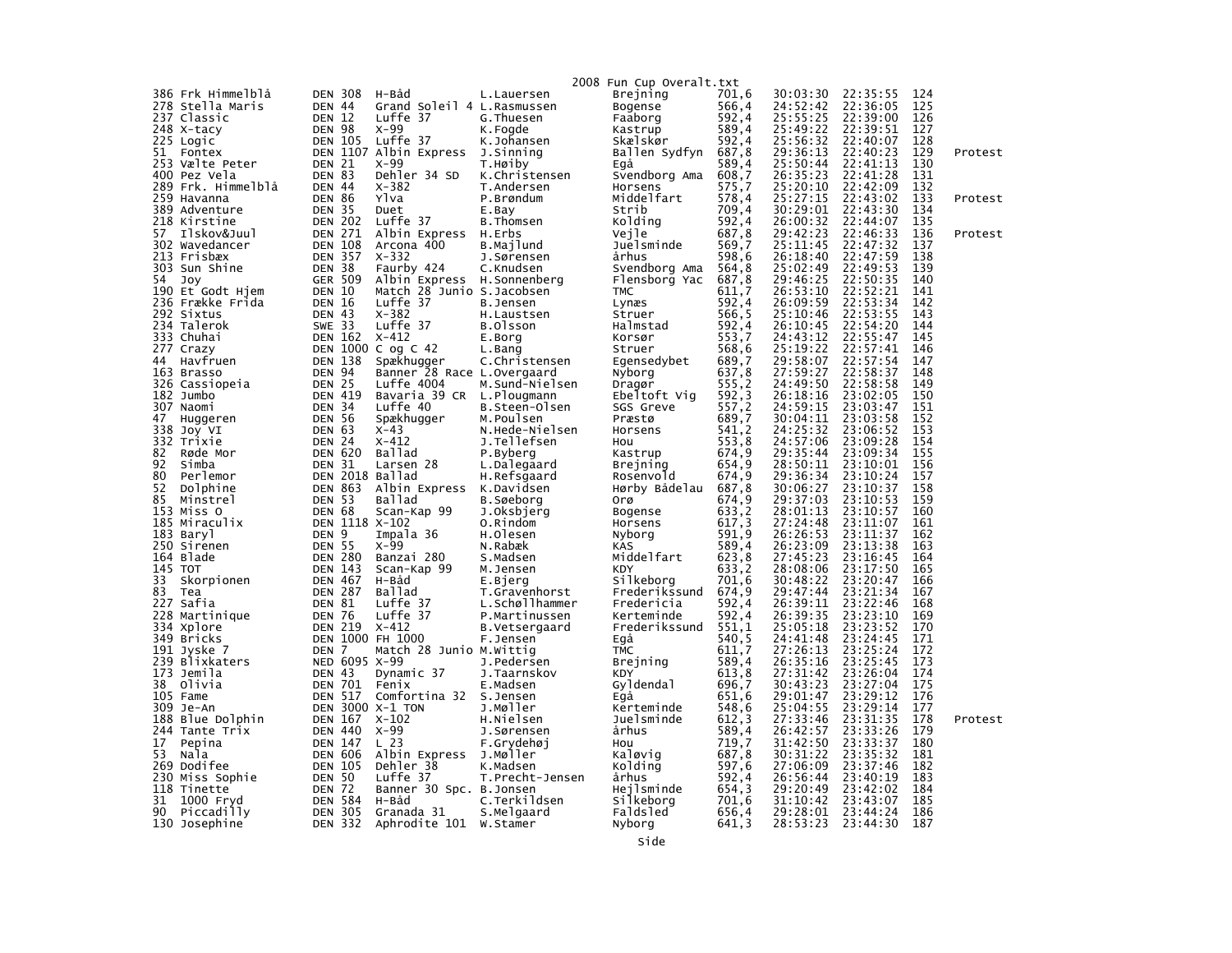|     |                             |                                    |                 |                             |                          | 2008 Fun Cup Overalt.txt |                |                      |                      |            |         |
|-----|-----------------------------|------------------------------------|-----------------|-----------------------------|--------------------------|--------------------------|----------------|----------------------|----------------------|------------|---------|
|     | 214 Santa Caterina          | <b>DEN 222</b>                     |                 | $X - 332$                   | J.Kjærgaard              | Aalborg                  | 597,4          | 27:12:30             | 23:44:35             | 188        |         |
|     | 170 Ventus                  | <b>DEN 102</b>                     |                 | Dehler 34 SD                | A.Toksvig                | Fåborg                   | 602, 2         | 27:23:45             | 23:44:47             | 189        |         |
|     | 177 Afrodite                | DEN 6                              |                 | Swede 38                    | J.Jacobsen               | Snaptun                  | 604,5          | 27:30:21             | 23:46:06             | 190        |         |
|     | 270 Pentafun                | <b>DEN 32</b>                      |                 | Bavaria 41 H                | I.Sande                  | Kolding                  | 595,8          | 27:10:30             | 23:46:16             | 191        |         |
|     | 119 Simple                  |                                    | <b>DEN 160</b>  | Omega 30                    | P.Rasmusssen             | Struer Sejlkl            | 649,6          | 29:14:25             | 23:46:26             | 192        |         |
|     | 167 Kalif                   | <b>DEN 298</b>                     |                 | Dehler 34                   | O.Jessen                 | Lynetten                 | 623,2          | 28:15:04             | 23:47:48             | 193        |         |
|     | 235 Rith                    | <b>DEN 30</b>                      |                 | Luffe 37                    | J.Petersen               | Holbæk                   | 592,4          | 27:05:18             | 23:48:53             | 194        |         |
|     | 297 OP 2                    | <b>DEN 123</b>                     |                 | X-362 Sport                 | H.Aagaard                | Grenå                    | 571,0          | 26:16:39             | 23:49:27             | 195        |         |
|     | 288 zelda                   | DEN 6                              |                 | Bavaria Match               | E.Andersen               | Marselisborg             | 575,7          | 26:27:32             | 23:49:31             | 196        |         |
| 216 | Anakonda                    |                                    |                 | DEN 4832 X-332              | H.Bech                   | Næstved                  | 595,7          | 27:13:43             | 23:49:42             | 197        | Protest |
|     | 157 Juno                    | DEN                                | 38              | Scan-Kap 99                 | S.Embo                   | Marselisborg             | 633,2          | 28:41:45             | 23:51:29             | 198        |         |
|     | 280 Smiley                  | DEN 28                             |                 | $X - 34$                    | S.Bohnsen                | århus                    | 594,7          | 27:13:16             | 23:51:33             | 199        |         |
|     | 120 Moahs Arch              | DEN 42                             |                 | $X-95$                      | D.Nielsen                | Kerteminde               | 649,4          | 29:21:02             | 23:53:31             | 200        |         |
| 87  | Gerda                       | <b>DEN 100</b>                     |                 | Arcona 32                   | H.Sayk                   | Greve Strand             | 662.5          | 29:51:57             | 23:54:18             | 201        |         |
| 91  | Blue-Eyes                   | <b>DEN 11</b>                      |                 | Drabant 330                 | N.Johansen               | Uggelhuse                | 655,3          | 29:35:59             | 23:54:54             | 202        |         |
| 134 | Spadilsen                   | <b>DEN 18</b>                      |                 | Banner <sub>34</sub>        | M.Farver                 | <b>Brejning</b>          | 625,0          | 28:30:08             | 23:58:44             | 203        |         |
|     | 193 Dinex Partikel II       | DEN                                | 25              | Match 28                    | M.Gade                   | TMC                      | 611,7          | 28:02:09             | 24:01:20             | 204        |         |
|     | 222 Kind Of Blue            | <b>DEN 122</b>                     |                 | Luffe 37                    | S.Myler                  | Vedbæk                   | 592,4          | 27:18:01             | 24:01:36             | 205        |         |
|     | 121 Clatina                 | <b>DEN 10</b>                      |                 | $X-95$                      | C.Nielsen                | Jyllinge                 | 641,9          | 29:12:08             | 24:01:52             | 206        |         |
| 66  | <b>Bonus</b>                | <b>DEN 589</b>                     |                 | Dehler 31 U/sp L.Brandt     |                          | Bogense                  | 685,8          | 30:55:08             | 24:03:54             | 207        |         |
|     | 266 Flyvefisken             | <b>DEN 15</b>                      |                 | Ylva                        | U.Raimund                | Bogø                     | 578,4          | 26:49:35             | 24:05:22             | 208        |         |
|     | 171 Maria Therese           | <b>DEN 714</b>                     |                 | Sweden Yachts               | H.Madsen                 | SSS                      | 625,1          | 28:37:22             | 24:05:44             | 209        |         |
|     | 103 Blue Note               | <b>DEN 481</b>                     |                 | Comfortina 32               | S.Rasmussen              | Bogense                  | 654,8          | 29:46:05             | 24:06:09             | 210        |         |
|     | 166 Vi Dehler               | <b>DEN 542</b>                     |                 | Dehler 34                   | J.Sørensen               | Vejle                    | 628,0          | 28:46:00             | 24:07:42             | 211        |         |
|     | 137 Malou                   | <b>DEN 107</b>                     |                 | Bianca 107                  | J.Olesen                 | SKB                      | 623,7          | 28:37:08             | 24:08:43             | 212        |         |
| 45  | Dille                       | <b>DEN 125</b>                     |                 | Spækhugger                  | L.Lund                   | Veile                    | 689,7          | 31:09:59             | 24:09:46             | 213        |         |
|     | 254 Miss Magic              | DEN                                | $\overline{4}$  | Matcher 31                  | H.Poulsen                | Middelfart               | 599,4          | 27:43:06             | 24:10:35             | 214        | Protest |
|     | 263 Pegasus                 | DEN 41                             |                 | Ylva                        | S.Pedersen               | Egensedybet              | 578,4          | 26:55:04             | 24:10:51             | 215        |         |
|     | 172 Xantippe                | DEN 24                             |                 | $X - 342$                   | K.Lærke                  | Snaptun                  | 619, 2         | 28:30:20             | 24:12:16             | 216        |         |
|     | 168 Mouse                   | <b>DEN 162</b>                     |                 | Dehler 34                   | K.Jacobsen               | Sønderhald               | 615,1          | 28:21:39             | 24:13:01             | 217        |         |
| 94  | 123 Triade                  | <b>DEN 308</b><br>DEN <sub>4</sub> |                 | Maxi 999                    | N.Pedersen               | Juelsminde               | 638,9          | 29:19:40             | 24:16:18             | 218<br>219 |         |
| 40  | Chateau<br>Undine           | <b>DEN 862</b>                     |                 | Trio 96<br>Ballad           | L.Jensen<br>P.West       | Marselisborg<br>århus    | 649,1<br>693,6 | 29:44:15<br>31:27:14 | 24:17:25<br>24:18:03 | 220        |         |
|     | 294 Next Stop               | DEN 77                             |                 | $X - 362$                   | F.Madsen                 | SKB                      | 586,0          | 27:24:34             | 24:22:52             | 221        |         |
|     | 106 Victoria                | DEN 6                              |                 | Granada 35                  | T.Rasmussen              | Køge                     | 650.2          | 29:52:22             | 24:23:00             | 222        |         |
|     | 100 Kalas                   |                                    | DEN 100         | Dehler 29                   | P.Kristensen             | Hvalpsund                | 636,2          | 29:22:02             | 24:24:52             | 223        |         |
|     | 184 Beluga                  |                                    |                 | DEN 1142 X-102              | J.Trolle                 | Nappedam                 | 618,2          | 28:42:29             | 24:26:43             | 224        |         |
|     | 141 JOY                     | <b>DEN 50</b>                      |                 | BB 10 Meter                 | L.Munck                  | Sejlf. Enighe            | 613,9          | 28:33:13             | 24:27:21             | 225        |         |
|     | 290 SkovheXen               |                                    | DEN 4287        | X-382                       | A.Skovby                 | Horsens                  | 574.3          | 27:06:05             | 24:31:18             | 226        |         |
| 36  | Recclamebureauet            | <b>DEN</b>                         | 3               | Farr 727                    | P.Johansen               | Vejle                    | 716,2          | 32:33:14             | 24:32:04             | 227        |         |
|     | 135 Nikita                  | <b>DEN 74</b>                      |                 | Bavaria 350                 | H.Nielsen                | Marselisborg             | 624,4          | 29:02:18             | 24:32:17             | 228        |         |
|     | 109 Cheetah                 | DEN 33                             |                 | Avance 33                   | E.Nielsen                | Kalundborg               | 637,0          | 29:32:15             | 24:33:15             | 229        |         |
| 65  | Grog                        | <b>DEN 101</b>                     |                 | Grinde                      | A.Rye                    | Ebeltoft                 | 681,0          | 31:14:10             | 24:33:58             | 230        |         |
| 229 | Jacqueline                  | <b>DEN 51</b>                      |                 | Luffe 37                    | P.Ellis Jørgensen        | Skælskør                 | 592,4          | 27:56:20             | 24:39:55             | 231        |         |
|     | 251 X-tase                  | <b>DEN 35</b>                      |                 | x-99                        | L.Andersen               | Egå                      | 589,4          | 27:49:44             | 24:40:13             | 232        |         |
|     | 223 Utopia                  | <b>DEN 114</b>                     |                 | Luffe 37                    | R.Reuther-Nielsen        | <b>Brejning</b>          | 592,4          | 27:59:13             | 24:42:48             | 233        |         |
| 16  | Sylfiden                    | <b>DEN 177</b>                     |                 | L <sub>23</sub>             | J.Fuglsang               | Silkeborg                | 719,7          | 32:54:59             | 24:45:46             | 234        |         |
|     | 199 No Stress               | <b>DEN 479</b>                     |                 | Dufour 34                   | H.Misfelt                | Juelsminde               | 603,7          | 28:30:20             | 24:47:55             | 235        |         |
|     | 200 Spes                    | <b>DEN 403</b>                     |                 | Dufour 34                   | C.Rasmussen              | Grenå                    | 602,9          | 28:29:02             | 24:48:28             | 236        |         |
| 25  | Belni                       | <b>DEN 880</b>                     |                 | Nordship 808                | T.Pedersen               | Kolding                  | 711,0          | 32:39:16             | 24:50:04             | 237        |         |
| 35  | Wanna-Be                    | <b>DEN 44</b>                      |                 | Granada Bonita J.Matthiesen |                          | Strib                    | 726.1          | 33:14:18             | 24:50:22             | 238        |         |
|     | 112 Spica                   | <b>DEN 166</b>                     |                 | Elan 31                     | R.Provost                | Kerteminde               | 627,6          | 29:30:42             | 24:53:19             | 239        |         |
| 212 | X-tase                      |                                    | <b>DEN 5093</b> | $X - 332$                   | L.Møller                 | Horsens                  | 598,6          | 28:25:00             | 24:54:19             | 240        |         |
|     | 232 Endavour                | <b>DEN 45</b>                      |                 | Luffe 37                    | R.Clausen                | Kolding                  | 592,4          | 28:11:41             | 24:55:16             | 241        |         |
| 79  | Dream One                   | DEN 27                             |                 | Scampi 30                   | H.Nielsen                | <b>Bogense</b>           | 663,4          | 30:58:00             | 24:58:17             | 242        |         |
|     | 179 Vita                    | DEN 8                              |                 | Impale 36                   | J.Jensen                 | Fredericia               | 599,8          | 28:31:50             | 24:58:24<br>24:59:59 | 243        |         |
| 140 | Bibs                        | <b>DEN 68</b>                      | 120             | BB 10 Meter                 | 0.Nielsen                | Fredericia               | 613,9          | 29:05:51             | 24:59:59             | 244<br>244 |         |
|     | 208 Stormvind<br>217 Xantia | DEN<br><b>DEN 320</b>              |                 | Omega 42<br>$X - 332$       | C.Fuglbjerg              | århus<br>Hejlsminde      | 596,4<br>595,3 | 28:25:36<br>28:24:02 | 25:00:57             | 246        |         |
| 10  | Mikkeline                   | <b>DEN 44</b>                      |                 | Duet                        | G.Daugaard<br>B.Andersen | Kolding                  | 724,1          | 33:27:26             | 25:08:06             | 247        |         |
| 26  | Afrodite                    | <b>DEN 179</b>                     |                 | Polaris Draban C.Hansen     |                          | Bogense                  | 710,3          | 32:57:58             | 25:10:23             | 248        |         |
| 27  | Lømme1                      |                                    | <b>DEN 1041</b> | Maxi 84                     | B.Jensen                 | Lynæs                    | 708,3          | 32:54:31             | 25:11:32             | 249        |         |
|     | 181 Fast-One                | <b>DEN 495</b>                     |                 | Sun Fast 35                 | H.Werchmeister           | Assens                   | 592.9          | 28:30:29             | 25:12:55             | 250        |         |
| 96  | Seagu11                     | <b>DEN 239</b>                     |                 | Scanmar 33                  | K.Purup                  | Ebeltoft                 | 640.9          | 30:22:31             | 25:14:33             | 251        |         |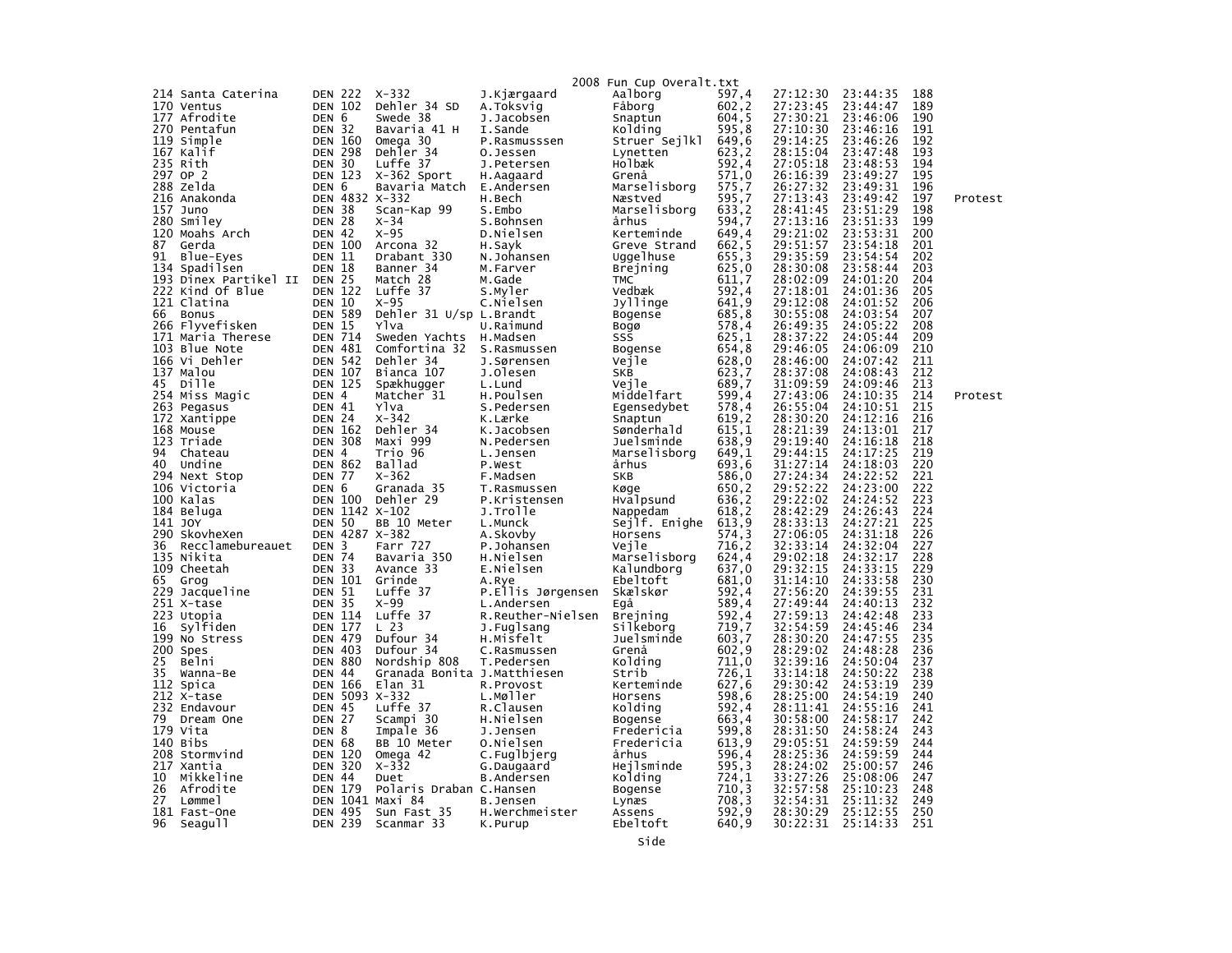|        |                                       |                             |                |                                        |                              | 2008 Fun Cup Overalt.txt     |                |                                |                      |            |
|--------|---------------------------------------|-----------------------------|----------------|----------------------------------------|------------------------------|------------------------------|----------------|--------------------------------|----------------------|------------|
| 13     | Brezza                                | DEN 53                      |                | Bandholm 27                            | P.Eriksen                    | Juelsminde                   | 705,4          | 32:55:12                       | 25:18:53             | 252        |
| 24     | Isabel                                | <b>DEN 436</b>              |                | Maxi 84                                | C.Højgård                    | Fredericia                   | 713,8          | 33:16:44                       | 25:21:06             | 253        |
| 70     | Idun                                  | <b>DEN 61</b>               |                | Albin Alpha                            | o.wael                       | Kaløvig                      | 677,3          | 31:54:26                       | 25:22:45             | 254        |
| 37     | Can-Can                               | <b>DEN 68</b>               |                | Granada 27                             | E.Hansen                     | Bogense                      | 697,0          | 32:40:03                       | 25:23:03             | 255        |
| 154    | Rasmajane                             | <b>DEN 66</b>               |                | Scan-Kap 99                            | J.Bonde                      | Marselisborg                 | 633,2          | 30:16:47                       | 25:26:31             | 256        |
| 73     | Annika                                | <b>DEN 15</b>               |                | Granada Regata J.Søndergaard Niel      |                              | Orø                          | 673,2          | 31:50:10                       | 25:27:54             | 257        |
| 99     | Escape                                | <b>DEN 75</b>               |                | Sagitta                                | C.Bjørnhart                  | Horsens                      | 638,2          | 30:30:29                       | 25:28:43             | 258        |
| 32     | Going To Brazil                       | <b>DEN 553</b>              |                | H-Båd                                  | P.Villemoes                  | Skærbæk                      | 701.6          | 32:58:34                       | 25:30:59             | 259        |
| 14     | Olivia                                | <b>DEN 186</b>              |                | Bandholm 27                            | F.Rhode                      | Lynæs                        | 699.9          | 32:55:08                       | 25:31:28             | 260        |
| 315    | Raske Raida                           | <b>DEN 592</b>              |                | $J - 105$                              | B.Søgaard                    | Fåborg                       | 557,4          | 27:27:30                       | 25:31:35             | 261        |
| 48     | 262 Ringhorne                         | DEN 43<br>DEN 20            |                | Ylva                                   | J.Poulsen                    | Sydkysten                    | 578,4          | 28:16:20<br>32:32:50           | 25:32:07<br>25:32:37 | 262<br>263 |
|        | Green Pearl<br>114 Frigga             | <b>DEN 49</b>               |                | Spækhugger<br>Maxi 80 Racer            | н.<br>E.Skovgaard            | Nappedam<br>Lemvig           | 689,7<br>675,6 | 32:01:46                       | 25:33:59             | 264        |
|        | 176 Fru Knudsen                       | <b>DEN 35</b>               |                | Dehler 35 CWS                          | J.Knudsen                    | <b>KDY</b>                   | 604,9          | 29:22:56                       | 25:37:46             | 265        |
| 67     | Kini                                  | <b>DEN 101</b>              |                | Nordisk Famili L.Christensen           |                              | Kolding Bådel                | 683.9          | 32:26:21                       | 25:39:29             | 266        |
|        | 276 Fionia                            | <b>DEN 107</b>              |                | Hanse 400                              | F.Olsen                      | Fåborg                       | 576,1          | 28:20:56                       | 25:42:00             | 267        |
|        | 331 AmigoX                            | <b>DEN 92</b>               |                | $X - 412$                              | O.Dichmann                   | Vejle                        | 555, 2         | 27:37:44                       | 25:46:52             | 268        |
| 68     | Frønse                                | <b>DEN 10</b>               |                | Spirit 29                              | J.Birch                      | Kolding Bådel                | 683,6          | 32:34:41                       | 25:48:30             | 269        |
| 81     | Bifrost                               |                             |                | DEN 1289 Ballad                        | S.Damm                       | Vejle                        | 674,9          | 32:20:37                       | 25:54:27             | 270        |
| 62     | Norrøna                               |                             | <b>DEN 154</b> | Grinde                                 | J.Nyland                     | Vejle                        | 681,0          | 32:36:05                       | 25:55:53             | 271        |
|        | 126 Elle Est Belle                    | <b>DEN 29</b>               |                | Avance 36                              | C.Jensen                     | Vejle                        | 653,5          | 31:34:00                       | 25:57:03             | 272        |
|        | 127 Amic                              |                             |                | DEN 8071 Avance 36                     | K.Gelting                    | Marselisborg                 | 645.1          | 31:15:56                       | 25:58:18             | 273        |
| 22     | Tempus                                | <b>DEN 430</b>              |                | Maxi 84                                | A.Nielsen                    | Middelfart                   | 715.6          | 33:58:44                       | 25:58:57             | 274        |
| 72     | Mummi                                 | <b>DEN 138</b>              |                | Player 311                             | G.Rye                        | orø                          | 674,9          | 32:25:10                       | 25:59:00             | 275        |
| 42     | Dika II                               | <b>DEN 79</b>               |                | Maxi Magic                             | F.Hansen                     | Bogense                      | 691,1          | 33:03:43                       | 26:00:17             | 276        |
| 28     | Hovedkontoret                         |                             |                | DEN 4653 Shipman 28                    | S.Palm                       | Strib                        | 688,0          | 32:58:18                       | 26:02:00             | 277        |
| 102    | Tridens                               | <b>DEN 174</b>              | <b>DEN 188</b> | Albin Nova                             | K.Graversen                  | Middelfart                   | 655,7          | 31:46:22<br>32:07:31           | 26:04:21<br>26:13:05 | 278        |
| 88     | Isadoa<br>387 Deep Blue               | DEN 17                      |                | Granada 31<br>Dehler 36 CWS            | H.Nygaard<br>F.Mulvad        | Marselisborg<br>Brejning     | 661,1<br>595,1 | 29:35:43                       | 26:13:05             | 279<br>279 |
| 43     | Baktus                                | <b>DEN 455</b>              |                | Spækhugger                             | C.Lauridsen                  | Vejle                        | 689,7          | 33:14:00                       | 26:13:47             | 281        |
| 133    | Windborn                              | <b>DEN 435</b>              |                | Bavaria 33                             | M.Lonsdale                   | Egå                          | 631,6          | 31:08:37                       | 26:22:02             | 282        |
|        | 122 Frití                             | <b>DEN 337</b>              |                | Maxi 999                               | C.Rothe                      | Hou Bådelaug                 | 649,7          | 31:51:44                       | 26:23:31             | 283        |
| 75     | Charlou                               | <b>DEN 89</b>               |                | HR 31                                  | P.Skælbæk                    | Bogense                      | 668,8          | 32:35:41                       | 26:23:33             | 284        |
|        | 128 Campus                            | <b>DEN 348</b>              |                | Contrast 33                            | J.Christensen                | Gyldendal                    | 644,6          | 31:50:07                       | 26:33:38             | 285        |
| 104    | Anne Rie                              | <b>DEN 560</b>              |                | Comfortina 32                          | J.Holst                      | Bogense                      | 654,7          | 32:16:48                       | 26:37:05             | 286        |
| 93     | Tustine                               | <b>DEN 233</b>              |                | Scanmar 33                             | N.Thomsen                    | Hou Bådelaug                 | 649,3          | 32:10:04                       | 26:42:47             | 287        |
| 89     | Navis                                 | <b>DEN 403</b>              |                | Granada 31                             | K.Toft                       | Juelsminde                   | 659.6          | 32:42:27                       | 26:51:28             | 288        |
| 23     | Frida                                 | DEN 61                      |                | Polaris Draban P.Henriksen             |                              | Silkeborg                    | 714,5          | 34:54:23                       | 26:57:08             | 289        |
| 169    | Carissima                             | <b>DEN 824</b>              |                | Dehler 34                              | J.Nielsen                    | Marselisborg                 | 614,6          | 31:09:41                       | 27:02:12             | 290        |
| 95     | Denju                                 | DEN 6                       |                | Bavaria 31                             | H.Jensen                     | Grenå                        | 642,2          | 32:17:07                       | 27:06:09             | 291        |
| 97     | Abiqail II<br>124 Angelo              | <b>DEN</b><br><b>DEN 86</b> | 7              | Bavaria 30<br>Maxi 999                 | M.Thorsen                    | Ulvsund<br>Nivă              | 639,1<br>635,2 | 32:12:45<br>32:04:55           | 27:08:55<br>27:10:03 | 292<br>293 |
| 63     | Classic-Tuborg Hav DEN 130            |                             |                | Grinde                                 | H.Angelo<br>N.Nielsen        | Hellerup                     | 681,0          | 33:51:43                       | 27:11:31             | 294        |
|        | 125 Escape                            | <b>DEN 74</b>               |                | Maxi 999                               | B.Christensen                | <b>SKB</b>                   | 631.0          | 31:59:43                       | 27:14:31             | 295        |
|        | 247 Xanthippe                         | <b>DEN 143</b>              |                | $X-99$                                 | H.Simonsen                   | Vejle                        | 589,4          | 30:31:30                       | 27:21:59             | 296        |
|        | 178 Melou                             | <b>DEN 202</b>              |                | Bavaria 36                             | P.Hartmann                   | Mariager                     | 604,1          | 31:10:45                       | 27:27:25             | 297        |
|        | 138 Dagmar                            | <b>DEN 39</b>               |                | Banner 34                              | P.Herlevsen                  | Ebeltoft Vig                 | 621,0          | 31:59:12                       | 27:37:00             | 298        |
| 110    | Waterproof                            | <b>DEN 187</b>              |                | Dufour 365                             | L.Holmelin                   | Strib                        | 634,6          | 32:30:58                       | 27:37:29             | 299        |
| 20     | Hvalborg                              | <b>DEN 156</b>              |                | Maxi 87 U/spil E.Silkjær               |                              | <b>SKB</b>                   | 731,0          | 36:32:39                       | 27:57:27             | 300        |
|        | 143 Bajas                             | <b>DEN 29</b>               |                | Banner 34                              | J.Nymann                     | Egå                          | 607,8          | 31:52:56                       | 28:01:06             | 301        |
| 8      | Ada2                                  | <b>DEN 55</b>               |                | Drabant 22                             | M.Larsen                     | Middelfart                   | 742,5          | 37:04:40                       | 28:03:01             | 302        |
|        | 142 Margrethe                         | <b>DEN</b>                  | 1              | Bavaria 33                             | N.Johansen                   | Bogense                      | 613,5          | 32:15:40                       | 28:10:43             | 303        |
|        | 101 Seamaster                         | <b>DEN 126</b>              |                | Senorita Helms S.Larsen                |                              | Horsens                      | 632,4          | 33:38:14                       | 28:49:49             | 304        |
| 2<br>5 | Utopia                                | <b>DEN 620</b>              | <b>DEN 149</b> | Nordisk Folkeb B.Petersen<br>Storfidra |                              | Horsens                      | 830,4          | IKKE FULDFØRT<br>IKKE FULDFØRT |                      | 368<br>368 |
| 6      | Shortie<br>Femalebody Inspect DEN 368 |                             |                | Minimize                               | 0.Christoffersen<br>R.Larsen | Kolding Bådel<br><b>RHSS</b> | 788,7<br>766,6 | IKKE FULDFØRT                  |                      | 368        |
| 9      | Alma                                  | <b>DEN 67</b>               |                | Drabant 22                             | T.Hjelm                      | Kolding Bådel                | 741.4          | IKKE FULDFØRT                  |                      | 368        |
| 15     | La Gå                                 | <b>DEN 379</b>              |                | L <sub>23</sub>                        | B.Terp                       | Kolding Bådel                | 719,7          | IKKE FULDFØRT                  |                      | 368        |
| 18     | Liberty                               | <b>DEN</b>                  | 102            | L <sub>23</sub>                        | H.Clausen                    | Skanderborg                  | 719,7          | IKKE FULDFØRT                  |                      | 368        |
| 29     | Amanda                                | DEN                         | 521            | B 31                                   | K.Glasdam                    | Horsens                      | 685,8          | IKKE FULDFØRT                  |                      | 368        |
| 3      | Galadriel                             | <b>DEN 598</b>              |                | Nordisk Folkeb P.Wohlert               |                              | Horsens                      | 830,4          | IKKE FULDFØRT                  |                      | 368        |
| 21     | Bubsen                                |                             |                | DEN 1240 Fenix u/Spiler B.Alexandersen |                              | Middelfart                   | 729,1          | IKKE FULDFØRT                  |                      | 368        |
| 34     | Ebberød Bank                          | <b>DEN 136</b>              |                | H-Båd                                  | K.Olsen                      | Silkeborg                    | 701,6          | IKKE FULDFØRT                  |                      | 368        |
| 39     | Bibiana                               | <b>DEN 633</b>              |                | Fenix                                  | J.Jespersen                  | Kalundborg                   | 694.9          | IKKE FULDFØRT                  |                      | 368        |